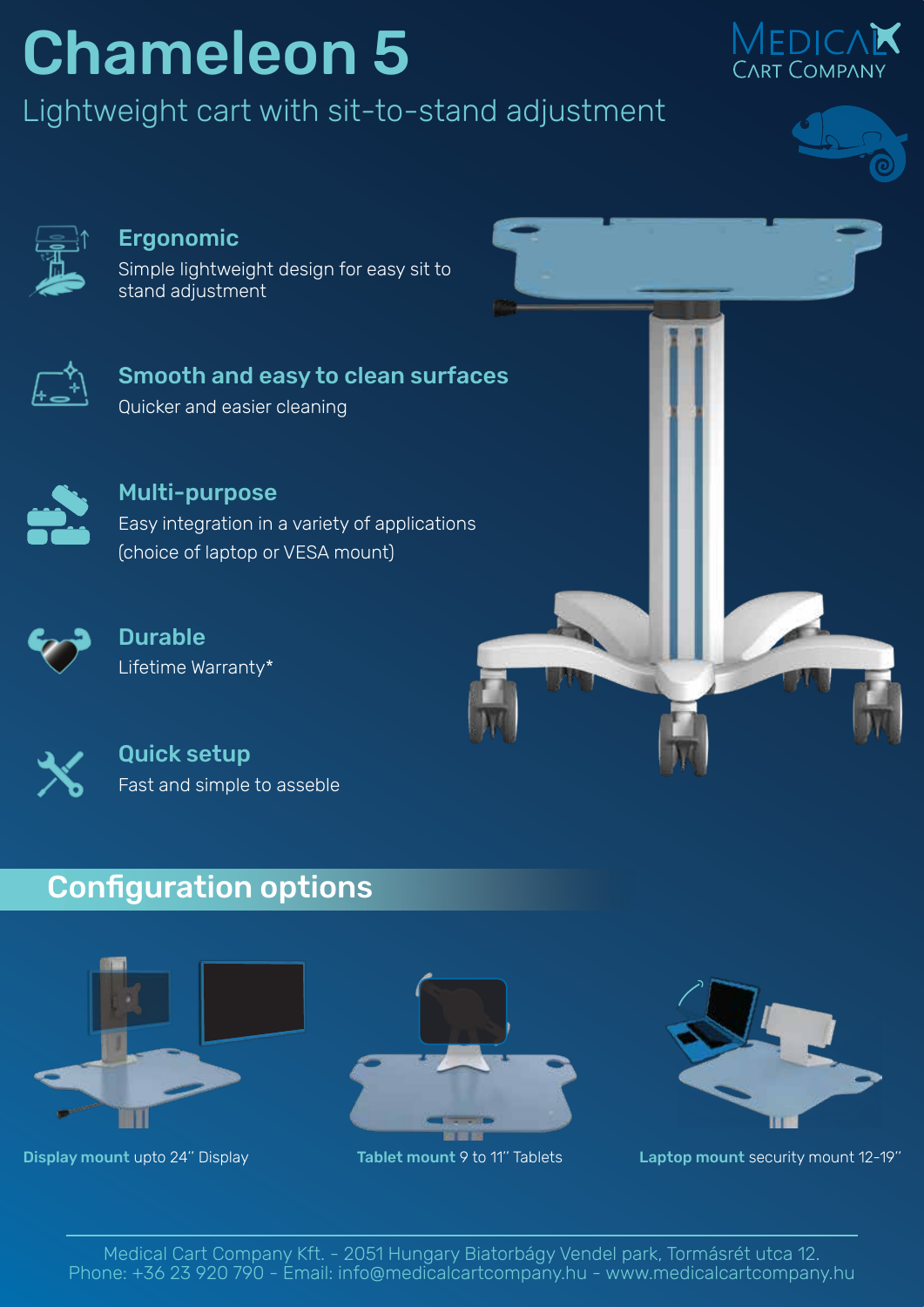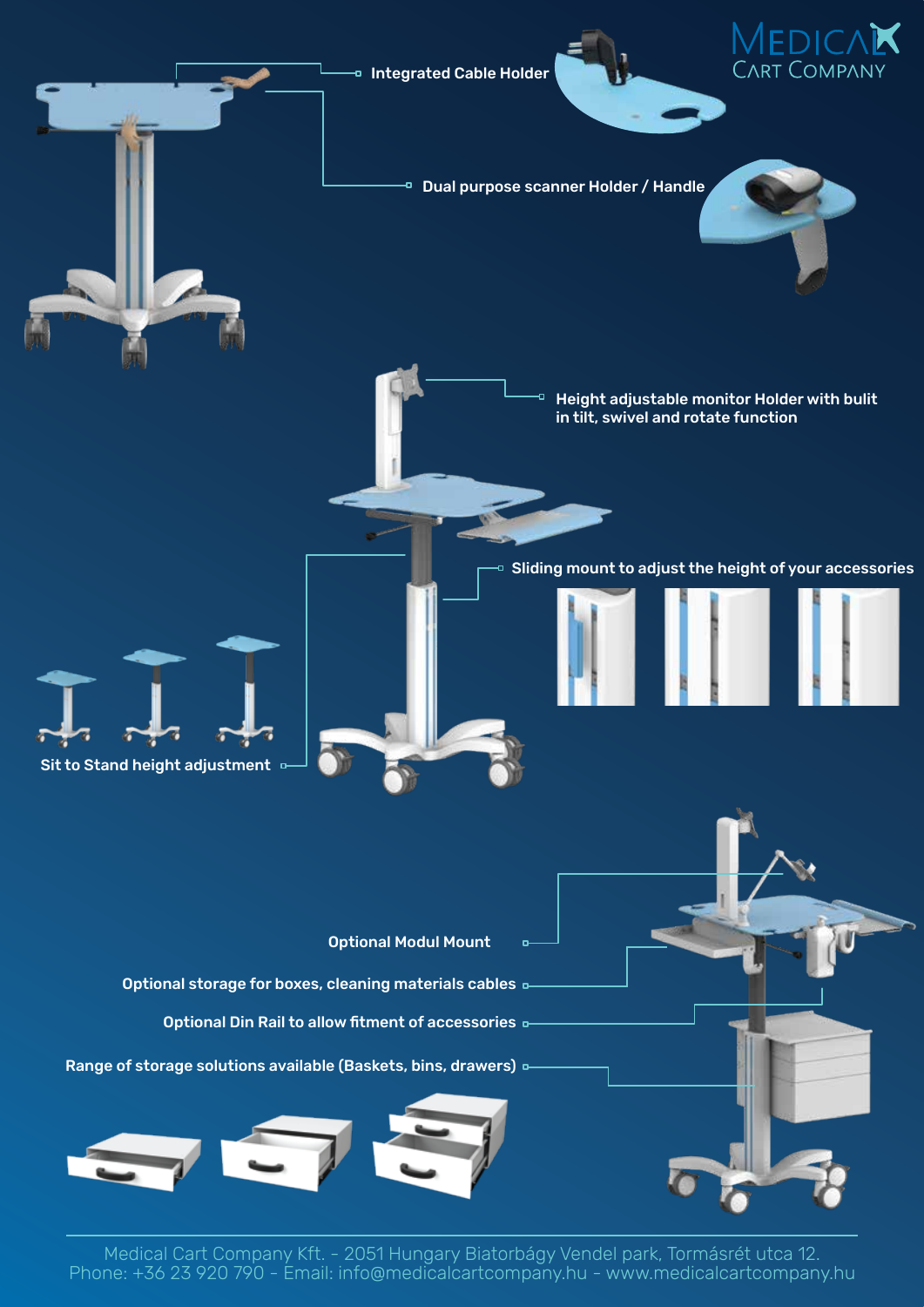

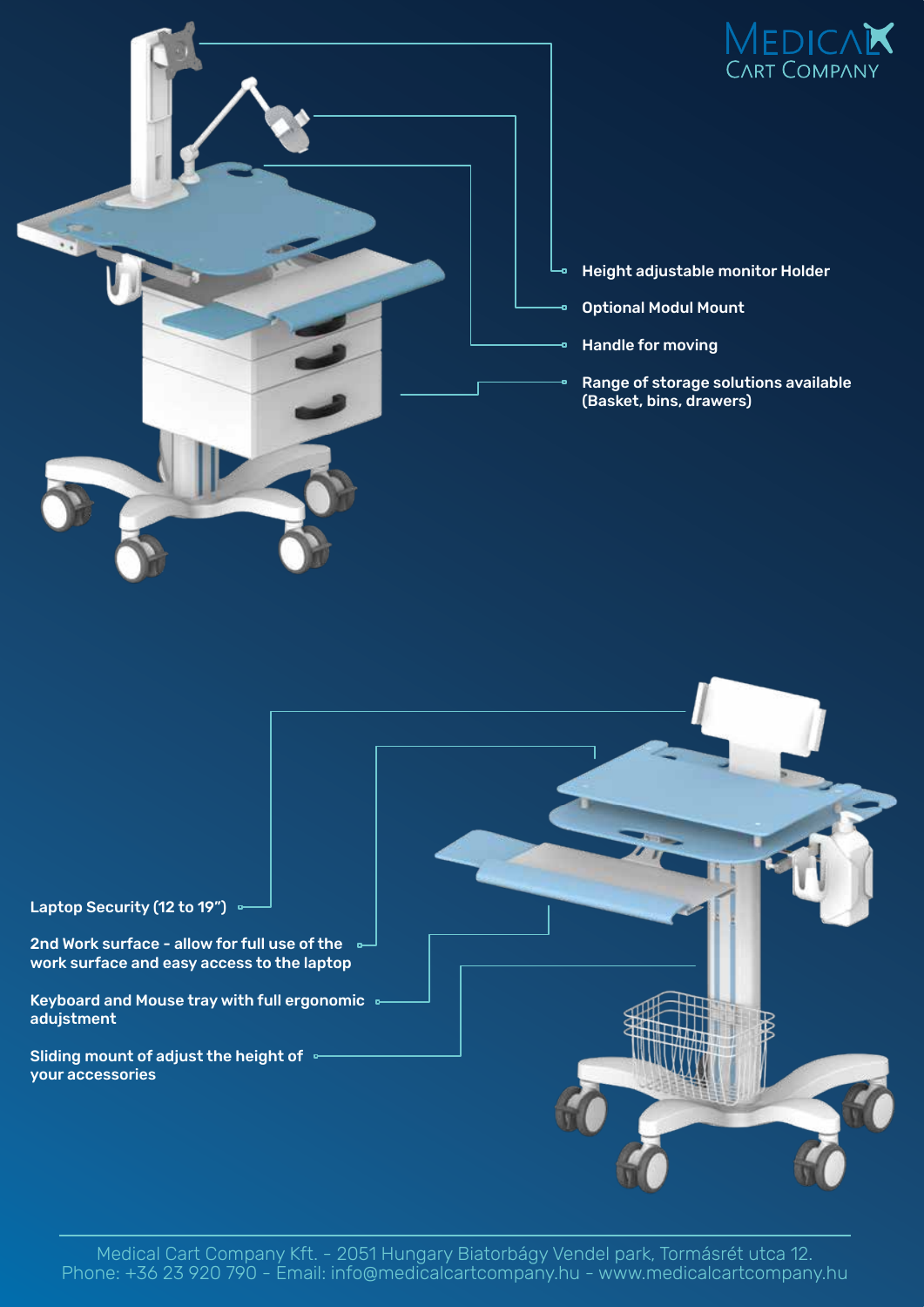### Accessories Optional

## MEDICA**K**<br>CART COMPANY